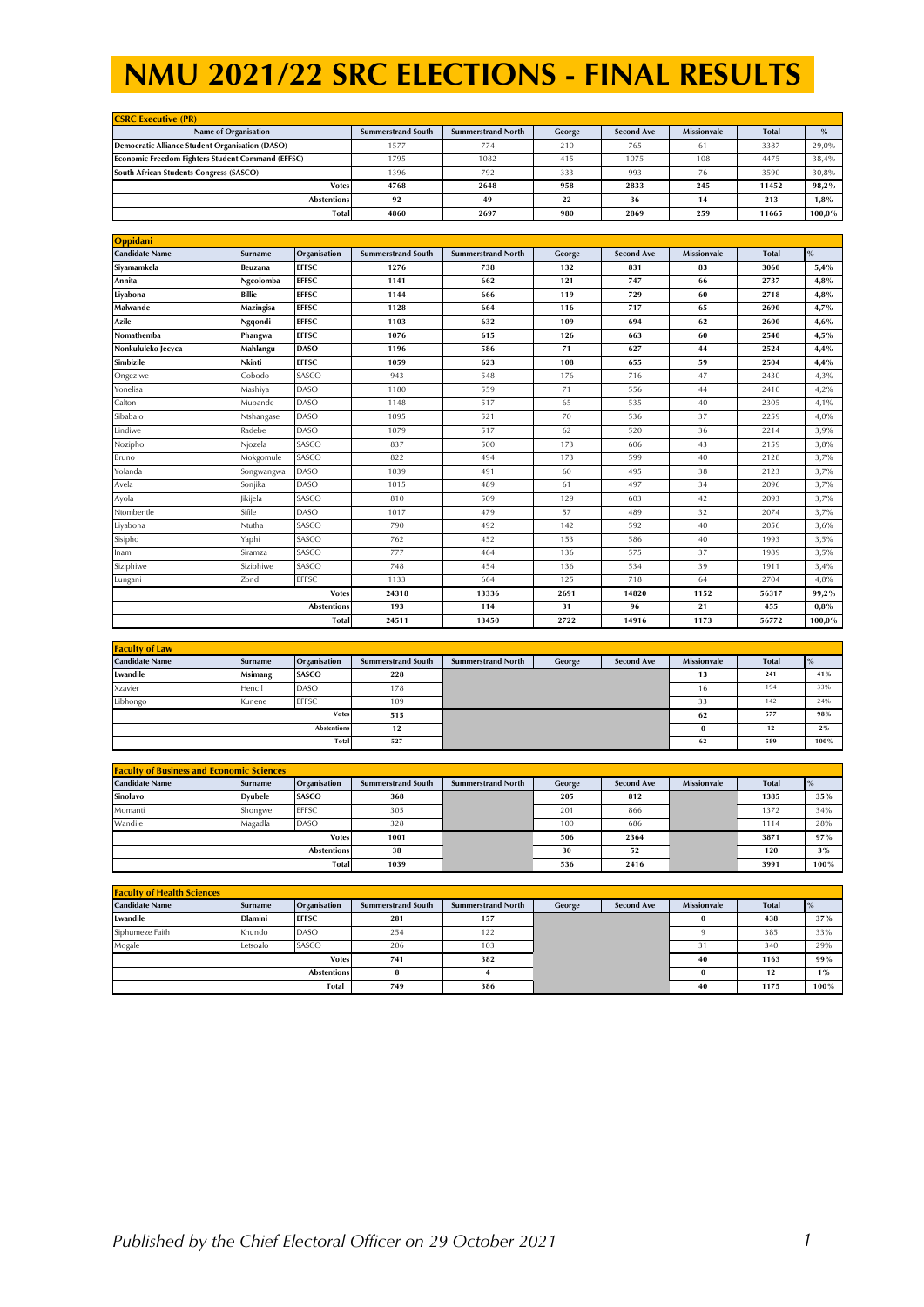| <b>Faculty of Education</b> |                |                    |                           |                           |        |                   |                    |              |       |
|-----------------------------|----------------|--------------------|---------------------------|---------------------------|--------|-------------------|--------------------|--------------|-------|
| <b>Candidate Name</b>       | <b>Surname</b> | Organisation       | <b>Summerstrand South</b> | <b>Summerstrand North</b> | George | <b>Second Ave</b> | <b>Missionvale</b> | <b>Total</b> |       |
| Nkqubela                    | Chitelo        | <b>EFFSC</b>       | 198                       |                           |        |                   | 65                 | 263          | 39%   |
| Noluvuvo                    | Siswana        | SASCO              | 152                       |                           |        |                   | 47                 | 199          | 29%   |
| Kulasande                   | Tom            | DASO               | 161                       |                           |        |                   |                    | 198          | 29%   |
|                             |                | <b>Votes</b>       | 511                       |                           |        |                   | 149                | 660          | 98%   |
|                             |                | <b>Abstentions</b> |                           |                           |        |                   |                    | 15           | $2\%$ |
|                             |                | <b>Total</b>       | 518                       |                           |        |                   | 157                | 675          | 100%  |

| <b>Faculty of Engineering, Built Environment and Technology</b> |                |                    |                           |                           |        |                   |                    |              |         |
|-----------------------------------------------------------------|----------------|--------------------|---------------------------|---------------------------|--------|-------------------|--------------------|--------------|---------|
| <b>Candidate Name</b>                                           | <b>Surname</b> | Organisation       | <b>Summerstrand South</b> | <b>Summerstrand North</b> | George | <b>Second Ave</b> | <b>Missionvale</b> | <b>Total</b> |         |
| Mbiko                                                           | Nonxuba        | <b>EFFSC</b>       |                           | 738                       | 17     |                   |                    | 770          | 37%     |
| Simamkele                                                       | Cekiso         | SASCO              |                           | 649                       | 20     |                   |                    | 682          | 33%     |
| Tinotenda                                                       | Kandiwa        | <b>DASO</b>        |                           | 563                       |        |                   |                    | 591          | 28%     |
|                                                                 |                | <b>Votes</b>       | 45                        | 1950                      | 48     |                   |                    | 2043         | 98%     |
|                                                                 |                | <b>Abstentions</b> |                           | 43                        |        |                   |                    | 47           | 2%      |
| <b>Total</b>                                                    |                |                    | 47                        | 1993                      | 50     |                   |                    | 2090         | $100\%$ |

| <b>Faculty of Science Representative</b> |                |                    |                           |                           |        |                   |                    |              |       |
|------------------------------------------|----------------|--------------------|---------------------------|---------------------------|--------|-------------------|--------------------|--------------|-------|
| <b>Candidate Name</b>                    | <b>Surname</b> | Organisation       | <b>Summerstrand South</b> | <b>Summerstrand North</b> | George | <b>Second Ave</b> | <b>Missionvale</b> | <b>Total</b> |       |
| Sibulele                                 | Sidali         | <b>EFFSC</b>       | 139                       | 116                       | 167    |                   |                    | 422          | 40%   |
| Thabiso                                  | Bele           | DASO               | 127                       | 74                        | 109    |                   |                    | 310          | 30%   |
| Aphile                                   | Bokomfu        | SASCO              | 111                       | 67                        | 107    |                   |                    | 285          | 27%   |
|                                          |                | <b>Votes</b>       | 377                       | 257                       | 383    |                   |                    | 1017         | 98%   |
|                                          |                | <b>Abstentions</b> | 12                        |                           | 11     |                   |                    | 26           | $2\%$ |
|                                          |                | <b>Total</b>       | 389                       | 260                       | 394    |                   |                    | 1043         | 100%  |

| <b>Faculty of Humanities Representative</b> |                |                    |                           |                           |        |                   |                    |              |      |
|---------------------------------------------|----------------|--------------------|---------------------------|---------------------------|--------|-------------------|--------------------|--------------|------|
| <b>Candidate Name</b>                       | <b>Surname</b> | Organisation       | <b>Summerstrand South</b> | <b>Summerstrand North</b> | George | <b>Second Ave</b> | <b>Missionvale</b> | <b>Total</b> | $\%$ |
| <b>Baitsi</b>                               | Mahlangu       | <b>EFFSC</b>       | 598                       | 21                        |        | 156               |                    | 775          | 37%  |
| Chulumanco                                  | Mfene          | SASCO              | 446                       | 18                        |        | 190               |                    | 654          | 31%  |
| Ibanathi                                    | Hector         | DASO               | 518                       | 16                        |        | 99                |                    | 633          | 30%  |
|                                             |                | <b>Votes</b>       | 1562                      | 55                        |        | 445               |                    | 2062         | 98%  |
|                                             |                | <b>Abstentions</b> | 29                        |                           |        |                   |                    | 40           | 2%   |
|                                             |                | Total              | 1591                      | 58                        |        | 453               |                    | 2102         | 100% |

| <b>International Representative</b> |                |                     |                           |                           |        |                   |                    |              |       |
|-------------------------------------|----------------|---------------------|---------------------------|---------------------------|--------|-------------------|--------------------|--------------|-------|
| <b>Candidate Name</b>               | <b>Surname</b> | Organisation        | <b>Summerstrand South</b> | <b>Summerstrand North</b> | George | <b>Second Ave</b> | <b>Missionvale</b> | <b>Total</b> |       |
| Dina                                | Hatoonga       | SASCO               | 120                       | 24                        |        |                   |                    | 148          | 53%   |
| Tariro                              | Mswaure        | DASO                | 79                        | 24                        |        |                   |                    | 104          | 37%   |
| Ismail                              | Mbonge         | <b>EFFSC</b>        |                           |                           |        |                   |                    | 23           | 8%    |
|                                     |                | <b>Votes</b>        | 212                       | 54                        |        |                   |                    | 275          | 98%   |
|                                     |                | <b>Abstentions:</b> |                           |                           |        |                   |                    |              | $2\%$ |
|                                     |                | Total               | 214                       | 56                        |        |                   |                    | 281          | 100%  |

| <b>Disability Representative</b> |         |                     |                           |                           |        |                   |                    |              |      |
|----------------------------------|---------|---------------------|---------------------------|---------------------------|--------|-------------------|--------------------|--------------|------|
| <b>Candidate Name</b>            | Surname | Organisation        | <b>Summerstrand South</b> | <b>Summerstrand North</b> | George | <b>Second Ave</b> | <b>Missionvale</b> | <b>Total</b> | $\%$ |
| Lungelwa                         | Monki   | <b>DASO</b>         | 34                        | 15                        |        | 18                |                    | 73           | 45%  |
| Avela                            | Wana    | SASCO               |                           |                           |        |                   |                    | h            | 37%  |
|                                  |         | <b>Votes</b>        | 57                        | 30                        |        | 35                |                    | 134          | 82%  |
|                                  |         | <b>Abstentions:</b> | 12                        |                           |        |                   |                    | 29           | 18%  |
|                                  |         | Total               | 69                        | 36                        | -1.9   | 40                |                    | 163          | 100% |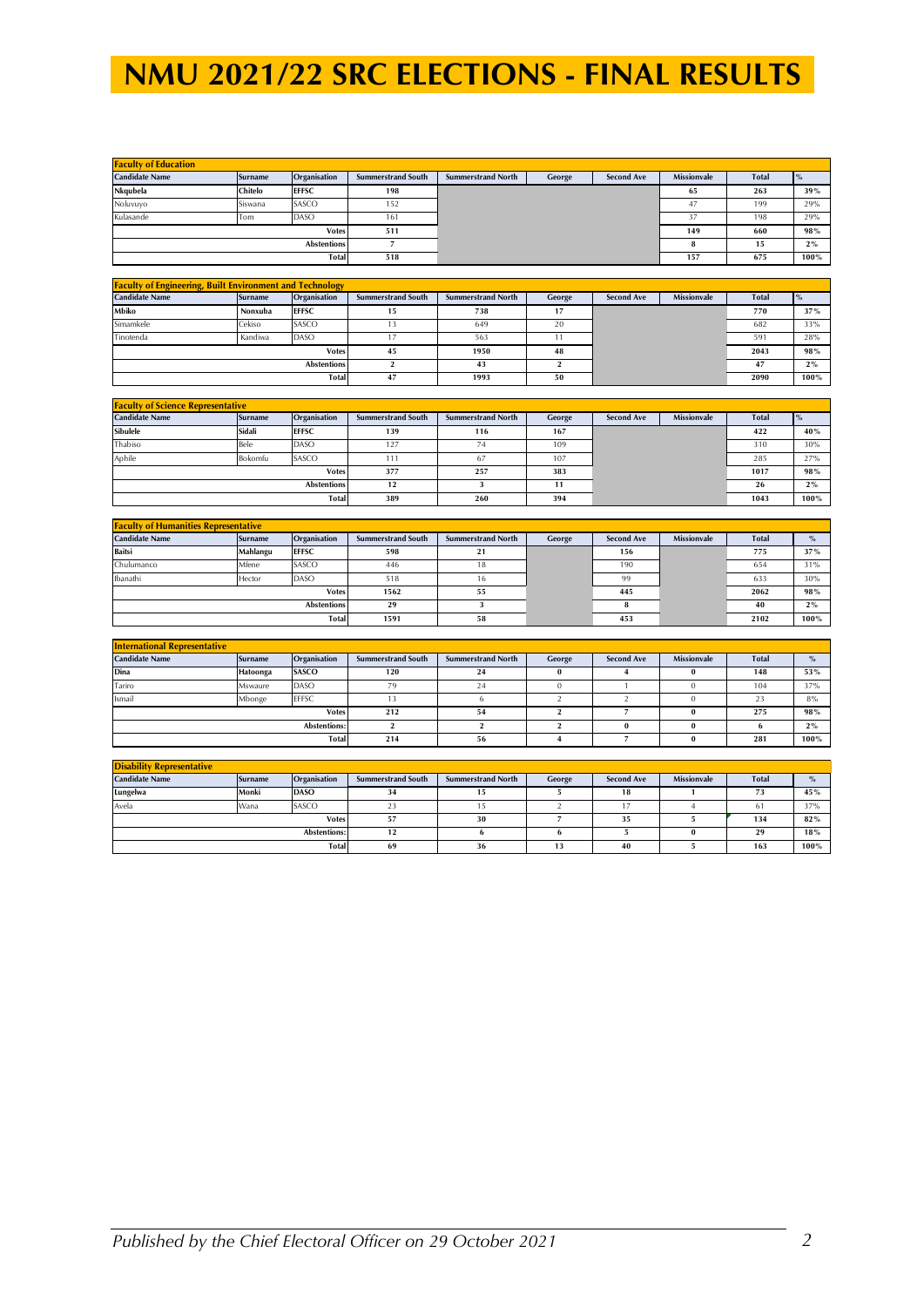| <b>SUMMERSTRAND SOUTH LSRC</b> |              |               |  |  |  |  |  |  |
|--------------------------------|--------------|---------------|--|--|--|--|--|--|
| <b>PREMIER</b>                 |              |               |  |  |  |  |  |  |
| <b>Candidate</b>               | <b>Votes</b> | $\frac{O}{O}$ |  |  |  |  |  |  |
| Keneilwe Natu (EFFSC)          | 1697         | 34,92%        |  |  |  |  |  |  |
| Lunga Sitshogaye (DASO)        | 1526         | 31,40%        |  |  |  |  |  |  |
| Tokollo Ramohlale (SASCO)      | 1393         | 28,66%        |  |  |  |  |  |  |
| Sibusiso Zongo (PASMA)         | 119          | 2,45%         |  |  |  |  |  |  |
| <b>Votes</b>                   | 4735         | 97,43%        |  |  |  |  |  |  |
| <b>Abstentions</b>             | 125          | $2,57\%$      |  |  |  |  |  |  |
| <b>Total</b>                   | 4860         | 100.00%       |  |  |  |  |  |  |

| <b>SUMMERSTRAND NORTH LSRC</b> |              |               |  |  |  |  |
|--------------------------------|--------------|---------------|--|--|--|--|
| <b>PREMIER</b>                 |              |               |  |  |  |  |
| <b>Candidate</b>               | <b>Votes</b> | $\frac{O}{O}$ |  |  |  |  |
| Siyamdumisa Vena (EFFSC)       | 998          | 37,00%        |  |  |  |  |
| Ntokozo Mbhele (SASCO)         | 861          | 31,92%        |  |  |  |  |
| Curtly Greeve (DASO)           | 714          | 26,47%        |  |  |  |  |
| Buhlebethu Qawuka (PASMA)      | 66           | 2,45%         |  |  |  |  |
| <b>Votes</b>                   | 2639         | 97,85%        |  |  |  |  |
| <b>Abstentions</b>             | 58           | 2,15%         |  |  |  |  |
| <b>Total</b>                   | 2697         | 100.00%       |  |  |  |  |

| <b>MISSIONVALE LSRC</b>    |              |         |  |  |  |  |
|----------------------------|--------------|---------|--|--|--|--|
| <b>PREMIER</b>             |              |         |  |  |  |  |
| <b>Candidate</b>           | <b>Votes</b> | $\%$    |  |  |  |  |
| Siwamkele Fanele (EFFSC)   | 106          | 40,93%  |  |  |  |  |
| Ndimphiwe Gantsha (SASCO)  | 72           | 27,80%  |  |  |  |  |
| Sibabaliwe Ndzendze (DASO) | 57           | 22,01%  |  |  |  |  |
| Ntlantla Kumalo (PASMA)    | 8            | 3,09%   |  |  |  |  |
| <b>Votes</b>               | 243          | 93,82%  |  |  |  |  |
| Abstentions:               | 16           | 6,18%   |  |  |  |  |
| <b>Total</b>               | 259          | 100,00% |  |  |  |  |

| <b>GEORGE LSRC</b>                                                                                                                                                                                                                                                                                                                                                                                                                                                                                                                                                                     |              |         |  |
|----------------------------------------------------------------------------------------------------------------------------------------------------------------------------------------------------------------------------------------------------------------------------------------------------------------------------------------------------------------------------------------------------------------------------------------------------------------------------------------------------------------------------------------------------------------------------------------|--------------|---------|--|
| <b>PREMIER</b>                                                                                                                                                                                                                                                                                                                                                                                                                                                                                                                                                                         |              |         |  |
| <b>Candidate</b>                                                                                                                                                                                                                                                                                                                                                                                                                                                                                                                                                                       | <b>Votes</b> | $\%$    |  |
| Carl Leshilo (EFFSC)                                                                                                                                                                                                                                                                                                                                                                                                                                                                                                                                                                   | 419          | 42,76%  |  |
| Zuko Ncamani (SASCO)                                                                                                                                                                                                                                                                                                                                                                                                                                                                                                                                                                   | 341          | 34,80%  |  |
| Athini Nyubuse (DASO)                                                                                                                                                                                                                                                                                                                                                                                                                                                                                                                                                                  | 199          | 20,31%  |  |
| <b>Votes</b>                                                                                                                                                                                                                                                                                                                                                                                                                                                                                                                                                                           | 959          | 97,86%  |  |
| <b>Abstentions:</b>                                                                                                                                                                                                                                                                                                                                                                                                                                                                                                                                                                    | 21           | 2,14%   |  |
|                                                                                                                                                                                                                                                                                                                                                                                                                                                                                                                                                                                        | 980          | 100,00% |  |
| <b>SECRETARY</b>                                                                                                                                                                                                                                                                                                                                                                                                                                                                                                                                                                       |              |         |  |
| <b>Total</b><br><b>Candidate</b><br><b>Votes</b><br>389<br>339<br>215<br>943<br><b>Votes</b><br>37<br><b>Abstention</b><br>980<br>Total<br><b>Votes</b><br>380<br>323<br>236<br>939<br><b>Votes</b><br><b>Abstentions</b><br>41<br>980<br><b>Total</b><br><b>Votes</b><br>371<br>368<br>218<br>957<br><b>Votes</b><br><b>Abstentions</b><br>23<br><b>Total</b><br>980<br><b>Votes</b><br>447<br>369<br>816<br><b>Votes</b><br><b>Abstentions</b><br>164<br>980<br>Total<br><b>Votes</b><br>391<br>330<br>230<br>951<br><b>Votes</b><br>29<br><b>Abstentions</b><br>980<br><b>Total</b> |              | $\%$    |  |
| Lebogang King (EFFSC)                                                                                                                                                                                                                                                                                                                                                                                                                                                                                                                                                                  |              | 39,7%   |  |
| Sibulele Vakalisa (SASCO)                                                                                                                                                                                                                                                                                                                                                                                                                                                                                                                                                              |              | 34,6%   |  |
| Poonyane Tlhalefo (DASO)                                                                                                                                                                                                                                                                                                                                                                                                                                                                                                                                                               |              | 21,9%   |  |
|                                                                                                                                                                                                                                                                                                                                                                                                                                                                                                                                                                                        |              | 96,22%  |  |
|                                                                                                                                                                                                                                                                                                                                                                                                                                                                                                                                                                                        |              | 3,78%   |  |
|                                                                                                                                                                                                                                                                                                                                                                                                                                                                                                                                                                                        |              | 100,00% |  |
| <b>TREASURER</b>                                                                                                                                                                                                                                                                                                                                                                                                                                                                                                                                                                       |              |         |  |
| <b>Candidate</b>                                                                                                                                                                                                                                                                                                                                                                                                                                                                                                                                                                       |              | $\%$    |  |
| Andile Tshilwane (EFFSC)                                                                                                                                                                                                                                                                                                                                                                                                                                                                                                                                                               |              | 38,8%   |  |
| Asanda Ntsomi (SASCO)                                                                                                                                                                                                                                                                                                                                                                                                                                                                                                                                                                  |              | 33,0%   |  |
| Slindile Mofutsanyana (DASO)                                                                                                                                                                                                                                                                                                                                                                                                                                                                                                                                                           |              | 24,1%   |  |
|                                                                                                                                                                                                                                                                                                                                                                                                                                                                                                                                                                                        |              | 95,82%  |  |
|                                                                                                                                                                                                                                                                                                                                                                                                                                                                                                                                                                                        |              | 4,18%   |  |
|                                                                                                                                                                                                                                                                                                                                                                                                                                                                                                                                                                                        |              | 100,00% |  |
| <b>ACADEMICS TRANSFORMATION &amp; GENDER</b>                                                                                                                                                                                                                                                                                                                                                                                                                                                                                                                                           |              |         |  |
| <b>Candidate</b>                                                                                                                                                                                                                                                                                                                                                                                                                                                                                                                                                                       |              | $\%$    |  |
| Chwayita Fihla (SASCO)                                                                                                                                                                                                                                                                                                                                                                                                                                                                                                                                                                 |              | 37,9%   |  |
| Sivabulela Cekiso (EFFSC)                                                                                                                                                                                                                                                                                                                                                                                                                                                                                                                                                              |              | 37.6%   |  |
| Nekhavhambe Khodani (DASO)                                                                                                                                                                                                                                                                                                                                                                                                                                                                                                                                                             |              | 22,2%   |  |
|                                                                                                                                                                                                                                                                                                                                                                                                                                                                                                                                                                                        |              | 97,65%  |  |
|                                                                                                                                                                                                                                                                                                                                                                                                                                                                                                                                                                                        |              | 2,35%   |  |
|                                                                                                                                                                                                                                                                                                                                                                                                                                                                                                                                                                                        |              | 100,00% |  |
| <b>SOCIETIES SPORTS ARTS CULTURE</b>                                                                                                                                                                                                                                                                                                                                                                                                                                                                                                                                                   |              |         |  |
| <b>Candidate</b>                                                                                                                                                                                                                                                                                                                                                                                                                                                                                                                                                                       |              | $\%$    |  |
| Rorisang Nthoba (EFFSC)                                                                                                                                                                                                                                                                                                                                                                                                                                                                                                                                                                |              | 45,61%  |  |
| Ayanda Mcosini (SASCO)                                                                                                                                                                                                                                                                                                                                                                                                                                                                                                                                                                 |              | 37,65%  |  |
|                                                                                                                                                                                                                                                                                                                                                                                                                                                                                                                                                                                        |              | 83,27%  |  |
|                                                                                                                                                                                                                                                                                                                                                                                                                                                                                                                                                                                        |              | 16,73%  |  |
|                                                                                                                                                                                                                                                                                                                                                                                                                                                                                                                                                                                        |              | 100,00% |  |
| <b>ACCOMMODATION &amp; STUDENT SUPPORT SERVICES</b>                                                                                                                                                                                                                                                                                                                                                                                                                                                                                                                                    |              |         |  |
| <b>Candidate</b>                                                                                                                                                                                                                                                                                                                                                                                                                                                                                                                                                                       |              | $\%$    |  |
| Phozisa Mambane (EFFSC)                                                                                                                                                                                                                                                                                                                                                                                                                                                                                                                                                                |              | 39,9%   |  |
| Mpho Soaratlhe (SASCO)                                                                                                                                                                                                                                                                                                                                                                                                                                                                                                                                                                 |              | 33,7%   |  |
| Azola Gaga (DASO)                                                                                                                                                                                                                                                                                                                                                                                                                                                                                                                                                                      |              | 23,5%   |  |
|                                                                                                                                                                                                                                                                                                                                                                                                                                                                                                                                                                                        |              | 97,04%  |  |
|                                                                                                                                                                                                                                                                                                                                                                                                                                                                                                                                                                                        |              | 2,96%   |  |
|                                                                                                                                                                                                                                                                                                                                                                                                                                                                                                                                                                                        |              | 100,00% |  |